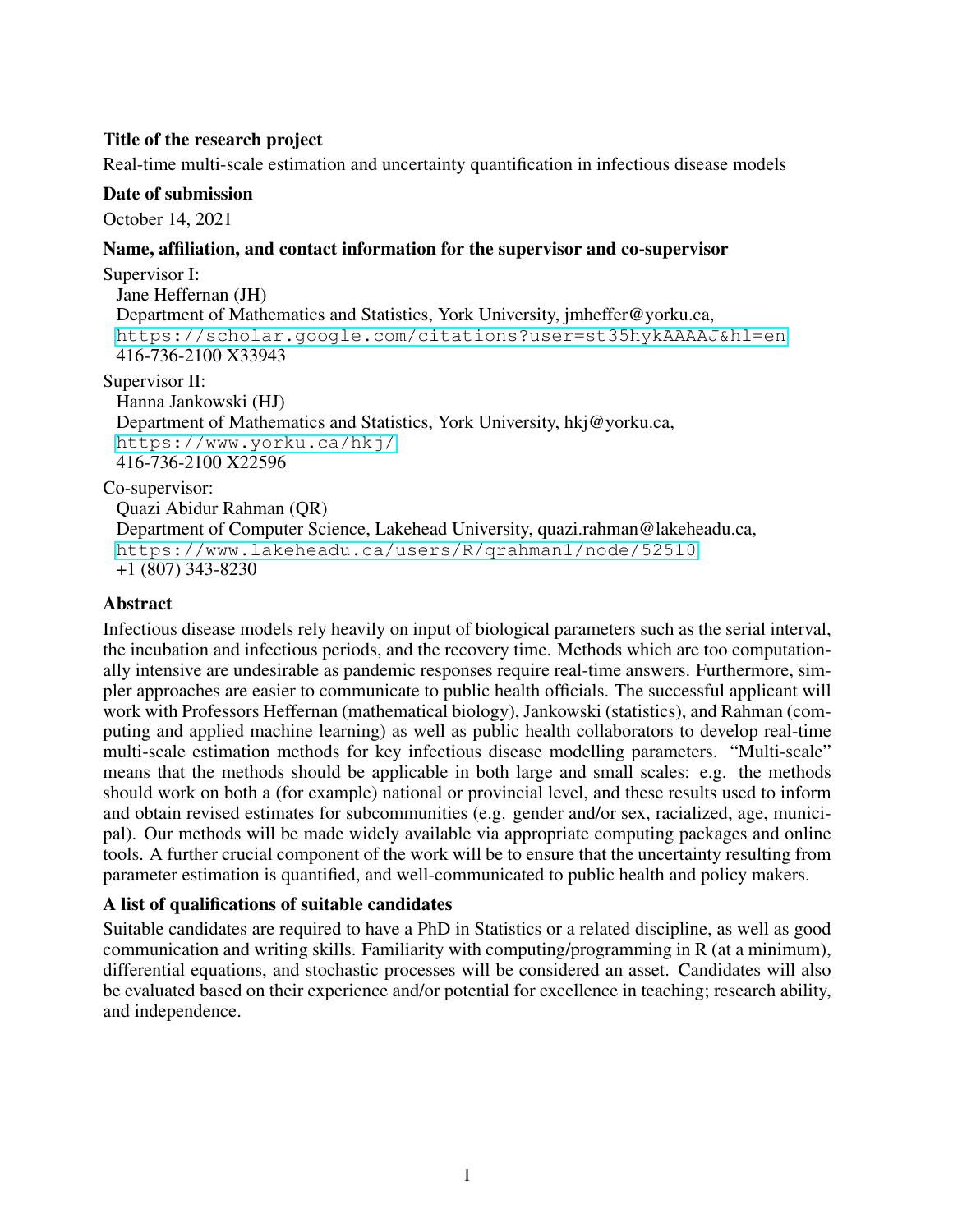## Interdisciplinary/applied experience

The successful applicant will work with Professors Heffernan (mathematical biology), Jankowski (statistics), and Rahman (computing and applied machine learning) on an interdisciplinary research project. Heffernan and Jankowski are members of the Canadian Centre for Disease Modelling (CDM), housed at York University, and the successful applicant will be immersed in the disease modelling research environment present at York as a result, as well as any organized activities (summer schools, research days, collaborative training programs, and other network training initiatives). Several components of the research rely on data acquisition, software development, and communication best practice development. As part of this, the successful applicant will be involved with the CDM collaborative network, which includes public health agencies within different provincial and national jurisdictions.

## Teaching/training/education

Teaching: the successful candidate will teach two half-courses (3.0 credits each) at York University. The courses will be assigned based on availability as well as the candidate's expertise. The successful candidate will receive additional training and teaching support through the Teaching Commons at York University (see <https://www.yorku.ca/teachingcommons/>). York University is also home to a large mathematics education undergraduate program, and the PDF will have the opportunity to interact with this group (e.g. by giving guest lectures in an upper year undergraduate course).

Outreach: the successful candidate will be expected to design a one-hour outreach activity geared towards high school students. Dissemination and organization will be aided by the CDM and/or York University's Science Speakers Bureau.

# Mentoring of the postdoctoral fellow

Technical training: An important aspect of this proposal is its multi-disciplinary nature. The PDF will receive training and participate in research in mathematical biology and modelling, statistics, computer science and applied machine learning, thereby gaining invaluable technical skills in a variety of disciplines. In addition, the proposal deals with best practice software and communication development, through which the PDF will gain additional professional skills.

Professional training: the PDF will participate in at least one mentoring workshop (i.e., CV and proposal writing, job interviews) for junior researchers organized either by the Society of Mathematical Biology, MITACS, or the Career Centre at York University.

Mentoring experience: the PDF will gain valuable mentoring experience. The PDF will aid in mentoring junior trainees in the research groups of the supervisors, through co-supervision of undergraduates and Masters students on small projects.

Professional development: The CDM organizes numerous activities annually, such as workshops, research days, and/or summer schools. The successful candidate will be expected to participate in the organization at least one such activity during their tenure. Throughout the two year tenure, the PDF will be expected to give at least four technical talks at various workshops, seminars, or conferences.

EDI considerations: All three supervisors are strongly committed to equity, diversity, and inclusion, and cultivate research environments which respect each member's cultural, religious, and sexual orientations. The PDF will receive EDI training either through York University's POLARIS training modules, or CANSSI's training modules.